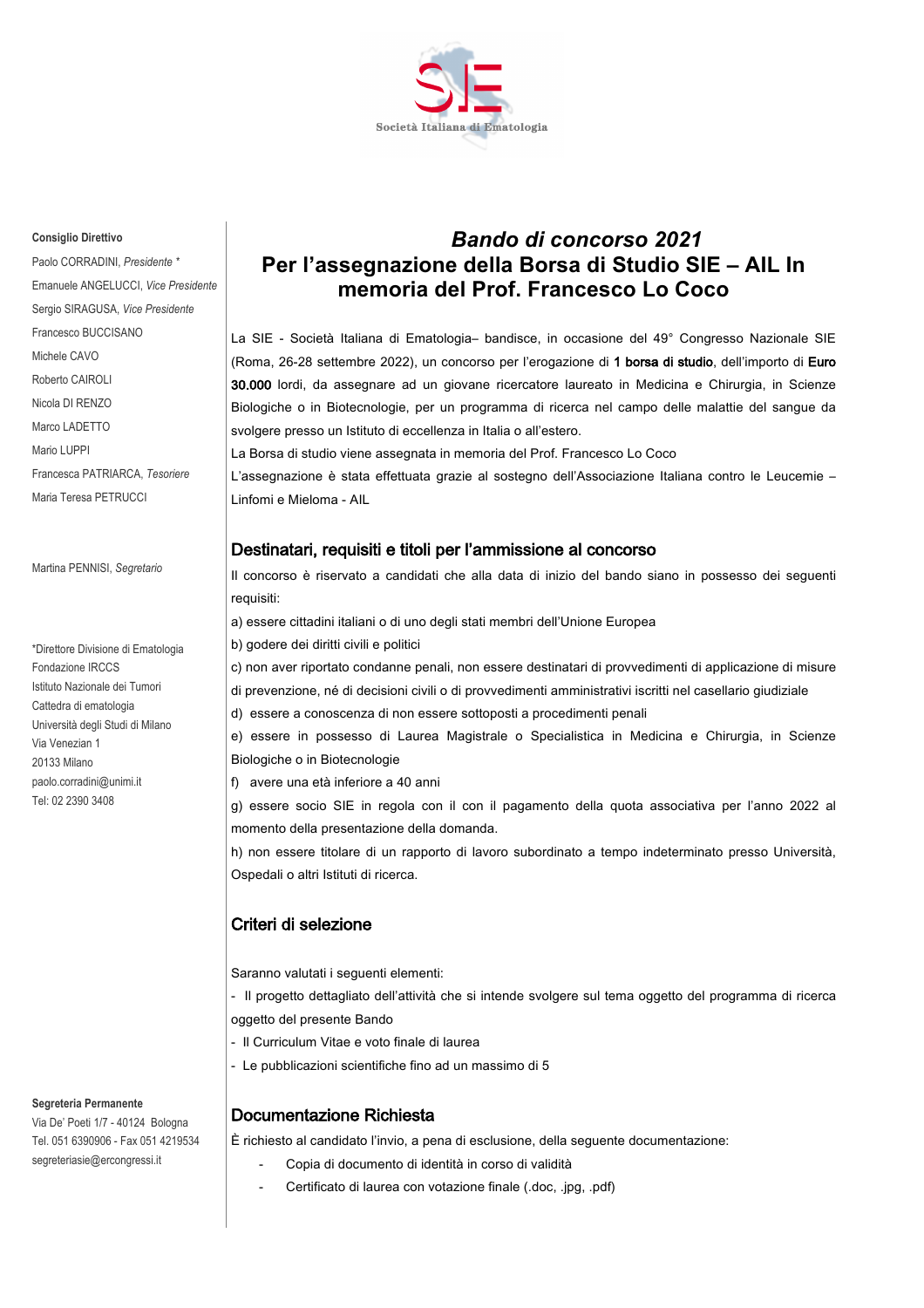

- Curriculum Vitae (.doc)
- Fino a un massimo di N° 5 pubblicazioni
- Abstract del progetto al massimo di 1 pagina con spazio 1.5 e font 12.
- Programma dettagliato dell'attività che si intende svolgere presso la struttura di ricerca italiana o estera (massimo di 6 pagine con spazio 1.5 e font 12). (.doc)
- Indicazione della struttura di ricerca presso cui l'attività di ricerca sarà svolta con la dichiarazione di disponibilità ad essere accolti rilasciata dal responsabile della struttura stessa (.jpg o .pdf firmato)
- Dichiarazione inerente la tipologia e la durata del rapporto di lavoro in atto (non saranno ammessi concorrenti assunti a tempo indeterminato presso Università, Ospedali o altri Istituti di ricerca)
- Dichiarazione relativa all'assenza o presenza di altri contributi in atto quali borse di studio, assegni di ricerca, o altro supporto economico per il periodo 1° ottobre 2022 - 30 settembre 2023
- Altri titoli che si ritengano utili alla valutazione delle domande

## Domanda per l'ammissione al concorso

La domanda di ammissione al concorso, e la relativa documentazione richiesta, deve pervenire alla Segreteria SIE entro le ore 16.00 del giorno Mercoledì 20 luglio 2022.

Farà fede la data e l'ora di ricevimento della documentazione da parte della SIE.

La Segreteria dovrà ricevere entro i tempi previsti la domanda di ammissione con allegato il materiale richiesto sulla stessa.

#### inviato in forma elettronica e in originale via posta.

Il progetto deve avere il formato dell'abstract strutturato (background, scopo dello studio, metodi, risultati attesi con eventuale riferimento alla loro trasferibilità, rilevanti voci bibliografiche) e deve essere al massimo di 6 pagine con spazio 1.5  $\rho$  font 12

Saranno automaticamente esclusi i candidati le cui domande risultino:

- Pervenute fuori termine
- Contenenti dichiarazioni e/o documentazione incomplete, errare o mendaci, la cui responsabilità è a carico del candidato
- Non in possesso dei requisiti e titoli per l'ammissione al bando

SIE si riserva la facoltà di esperire gli accertamenti diretti ed indiretti ritenuti opportuni in ordine ai contenuti dichiarati.

#### Commissione Giudicatrice e conferimento delle borse di studio

La valutazione comparativa delle candidature sarà svolta da: Prof. Emanuele Angelucci, Prof. Francesco Buccisano, Dr. Roberto Cairoli, Prof.ssa Maria Teresa Petrucci, Prof. Sergio Siragusa (Consiglio Direttivo della Società Italiana di Ematologia) tenendo conto, nell'ordine, dei seguenti fattori: contenuto scientifico del progetto di ricerca (per il quale sarà attribuito fino ad un massimo di 20 punti), curriculum dei candidati e voto finale di laurea (per il quale sarà attribuito fino ad un massimo di 5 punti), valutazione di un massimo di 5 pubblicazioni inviate da ciascun candidato (per il quale sarà attribuito fino ad un massimo di 5 punti). Al termine delle valutazioni, la commissione giudicatrice pubblicherà sul sito della SIE (www.siematologia.it) la graduatoria finale e provvederà ad inviare diretta comunicazione al vincitore. In caso di pari merito, vince il candidato con *impact factor* delle pubblicazioni presentate più elevato.

## Assegnazione ed erogazione della borsa di studio

Entro 5 giorni dal ricevimento della comunicazione, il vincitore deve far pervenire via e-mail alla Segreteria SIE una dichiarazione di accettazione della borsa di studio con chiara indicazione della disponibilità a cominciare il progetto in data 1° ottobre 2022. In caso di rinuncia da parte del vincitore, le borse saranno assegnate ai concorrenti classificati idonei, secondo l'ordine della graduatoria.